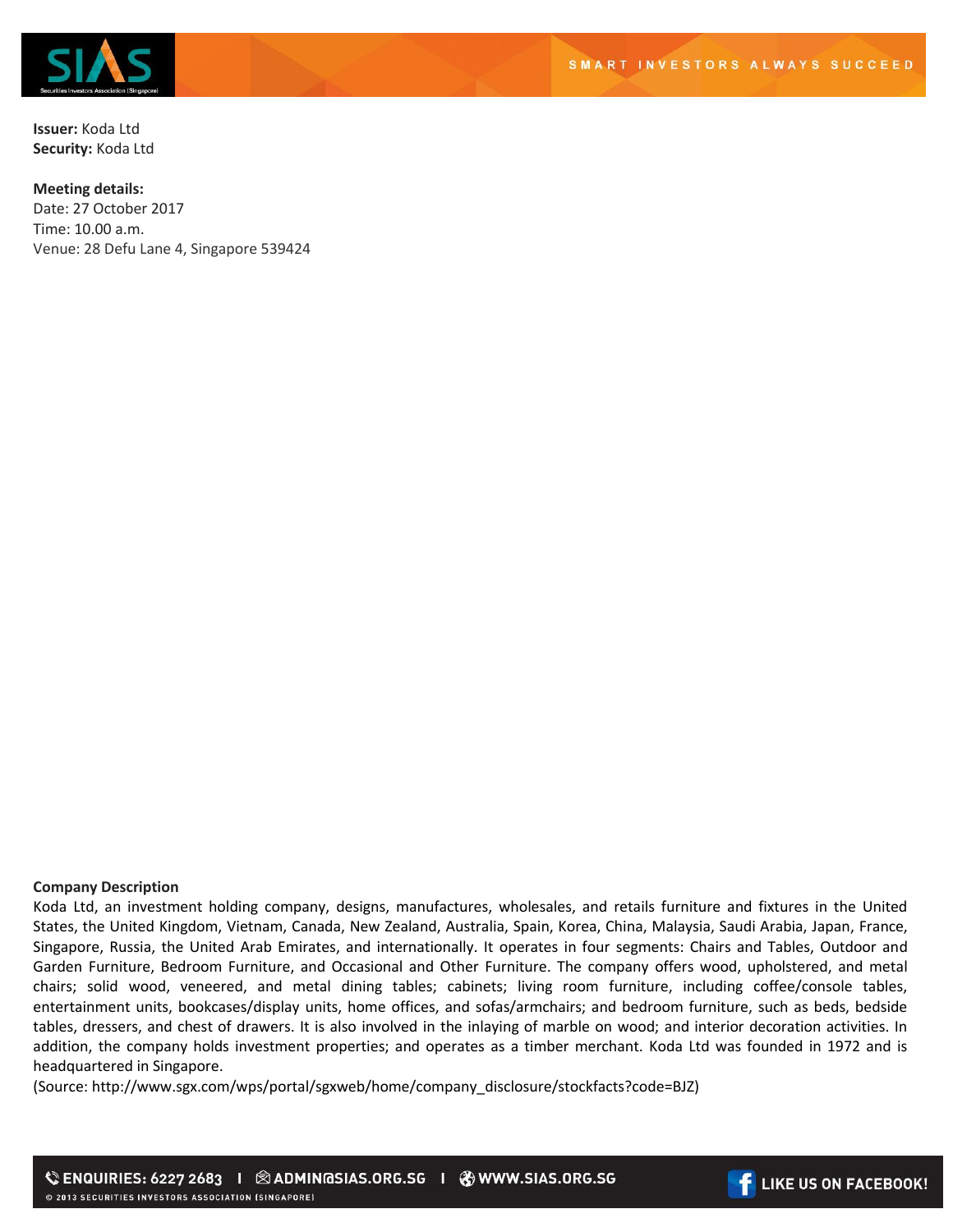

**Q1.** As noted in the Managing Director's Statement (page 14 of the annual report), the United States of America is the group's largest export market, accounting for US\$19.1 million of the total revenue of \$49.5 million in 2017. The largest customer of the group accounted for US\$7.3 million in revenue.

- **a) Can management let shareholders know how many major customers are there in the United States of America?**
- **b) Through the sales network of the major customers (i.e. large well-known furniture brands), what is the footprint of the group in the USA? Are there regions/states in the USA that contribute significantly to the group's revenue?**

**Q2.** According to Commune's website, there are currently four Commune stores in Singapore, namely the Flagship Store at Raffles Boulevard (Millenia Walk), the Paragon Store, the IMM Store and the Commune Experience Centre at Defu Lane.

- **a) Are there plans to expand the group's retail network in Singapore?**
- **b) What are management's views on the future of furniture retail, especially in the luxury/high-end category? What is the group's strategy to ride on the growing trend of online shopping?**

The distribution costs have increased from US\$3.3 million in 2016 to US\$4.1 million in 2017. The increase of US\$0.8 million was attributed to higher showroom rental costs in Singapore and higher logistics costs (page 7).

| <b>GROSS PROFIT</b>             | 15.920   | 10.275  | 54.9       |  | <b>GROSS PROFIT</b>                                                                                                                                                                                                     |
|---------------------------------|----------|---------|------------|--|-------------------------------------------------------------------------------------------------------------------------------------------------------------------------------------------------------------------------|
| Other income                    | 772      | 1.657   | $(53.4)$ 4 |  | Rose by US\$5.6 million propelled by higher revenues.                                                                                                                                                                   |
| <b>Distribution costs</b>       | (4.096)  | (3.278) | 25.0       |  | Gross margin rose to 32.2% in FY2017 compared to 27.7% in<br>FY2016 as a result of                                                                                                                                      |
| Administrative expenses         | (7, 215) | (5,770) | 25.0       |  | (i) improved factories and supply-chain efficiencies                                                                                                                                                                    |
| Other expenses                  | (385)    | (472)   | (18.4)     |  | (ii) higher revenue and margin contribution from <i>Commune</i>                                                                                                                                                         |
| Share of results of associate   | (1)      |         | <b>NM</b>  |  |                                                                                                                                                                                                                         |
| <b>Finance costs</b>            | (33)     | (59)    | (44.1)     |  | <b>OTHER INCOME</b>                                                                                                                                                                                                     |
|                                 |          |         |            |  | Fell by US\$0.89 million in the absence of gains on disposal                                                                                                                                                            |
| <b>PROFIT BEFORE INCOME TAX</b> | 4.962    | 2.354   | 110.8      |  | of our investment in Rossano<br>$\rightarrow$ DISTRIBUTION COSTS<br>Rose by US\$0.09 million - due mainly to<br>higher showroom rental costs in Singapore<br>(i)<br>(ii) higher logistics costs for increased shipments |
| Income tax expense              | (912)    | (771)   | 18.3       |  |                                                                                                                                                                                                                         |
| <b>PROFIT FOR THE YEAR</b>      | 4,050    | 1,583   | 155.8      |  |                                                                                                                                                                                                                         |
|                                 |          |         |            |  | in Vietnam and China                                                                                                                                                                                                    |

(Source: Company annual report)

## **c) Can the company provide a breakdown of the distribution costs?**

**Q3.** The group has paid the deposits for purchase of property, plant and equipment (PPE) amounting to US\$548,000. This relates to the "deposit placed for the purchase of land and buildings in Vietnam".

**a) Since the deposit is recognised as part of the group's PPE, can management provide better clarity on the expansion plans assuming that the group is in the process of setting up a new factory in Vietnam? If so, what is the scale of the factory and when would it be ready?** 

On page 145 (Particulars of properties owned by the group), the group no longer lists its Vietnam Factory at Tan Tao Industrial Park, Binh Tan District, Ho Chi Minh City, Vietnam.

## **b) Has the group sold the Tan Tao factory?**